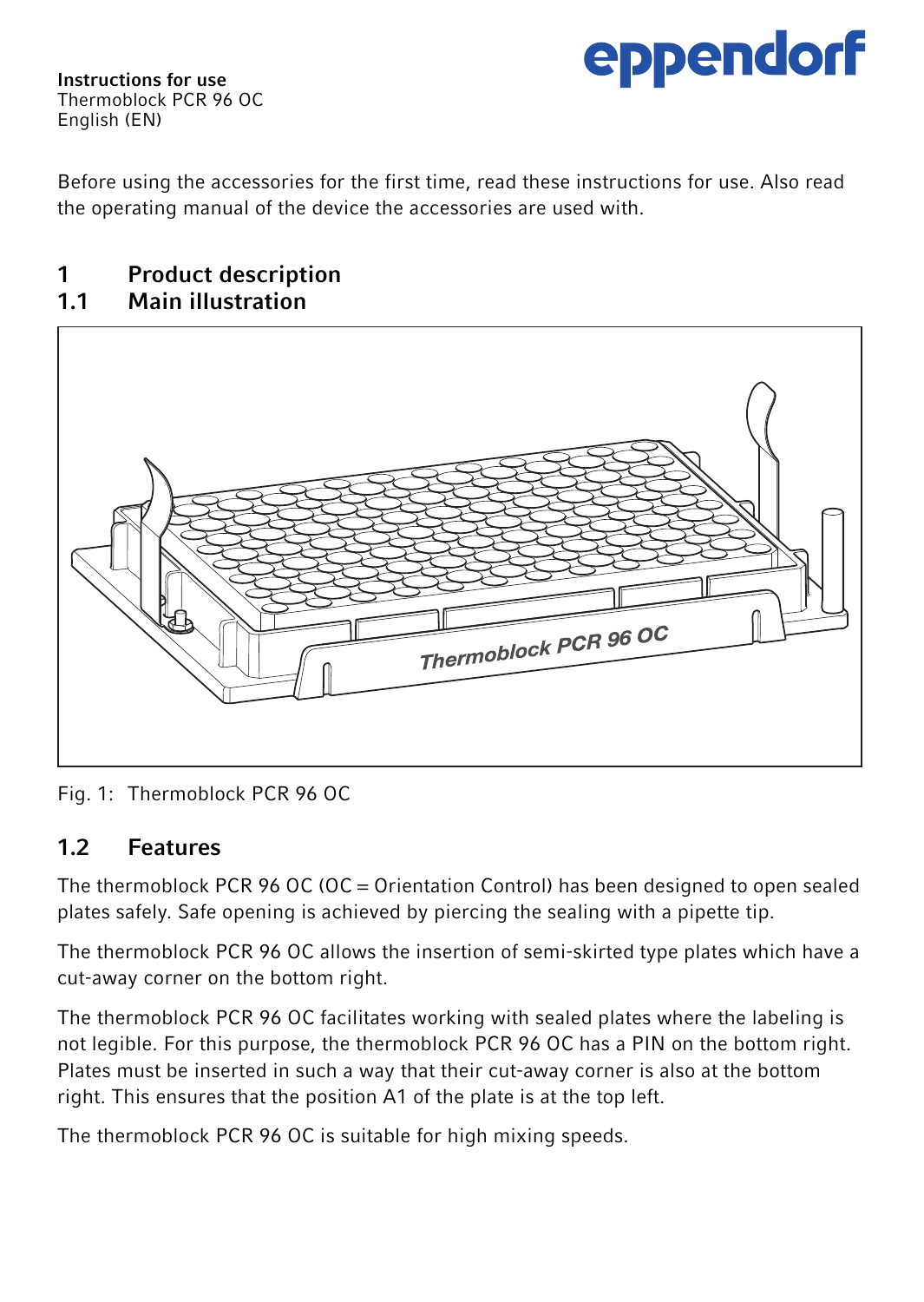The thermoblock PCR 96 OC can be inserted in all epMotion. The thermoblock PCR 96 OC can be temperature-controlled on the Eppendorf ThermoMixer module and the thermal module.

The thermoblock PCR 96 OC is suitable for use with epBlue from versions 40.4 upwards.

#### 1.2.1 Opening sealed plates

The plates must be sealed with aluminum foil which has the property "Pierceable".

To open a position in a sealed plate, the aluminum foil is pierced with the pipette tip.

#### 1.2.2 Mixing

The thermoblock PCR 96 OC is suitable for high mixing speeds.

| Labware               | Recommended<br>maximum speed in rpm material | Maximum quantity of sample              |
|-----------------------|----------------------------------------------|-----------------------------------------|
| Thermoblock PCR 96 OC | 1600                                         | With a non-sealed plate $<$ 140 $\mu$ L |

## 2 Safety<br>2.1 Warnii

### Warnings for intended use



CAUTION! Caution risk of burns on the hot thermoblock and the aluminum foil. The thermoblock and the aluminum foil can reach temperatures of up to 96 °C during operation.

- ▶ Only touch the thermoblock at the plastic edge.
- Do not touch the hot aluminum foil



### CAUTION! Sample loss due to the use of incorrect plates.

If a plate is used that does not have a cut-away corner on the bottom right, the plate will not be firmly seated on the thermoblock. The plate can collide with the dispensing tool. The plate can slip off the thermoblock.

- Use semi-skirted type plates that have a cut-away corner on the bottom right.
- Insert the plate so that its cut-away corner is on the bottom right.